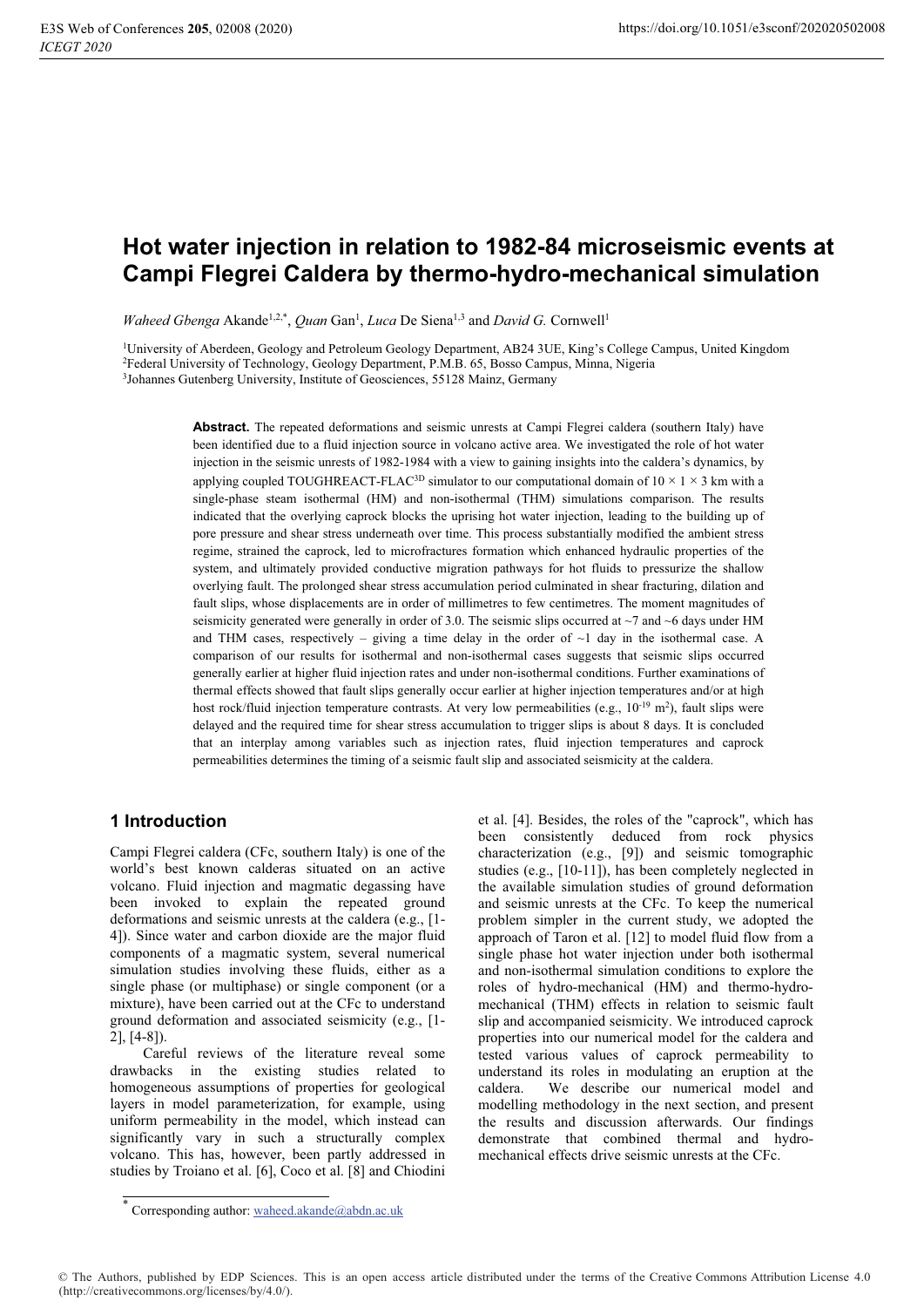## 2 Methodology

#### 2.1. Description of Numerical Model for the CFc

The basics of the methodology adopted in this study have been comprehensively described by Taron et al. [12]. It involves coupling of mechanical deformation simulator (Fast Langrangian Analysis of Continua in three dimensions, FLAC<sup>3D</sup>) with a fluid flow and heat flow simulator (Transport Of Unsaturated Groundwater and Heat, TOUGHREACT), and Interpolation Module where the activities of the simulators are coordinated, Fig.  $1$ .

A three-dimensional model of 10 km  $\times$  1 km  $\times$  3 km dimensions (Fig. 2) was built for the CFc, and its parameterization is based on the data obtained from drilling and productivity tests by the AGIP Company  $([13]),$ and deductions from rock physics characterization ([9]) and seismic tomograhphic studies  $([10-11])$ . The basal aquifer is defined around 2500-3000 m and overlain by caprock of approximately 500 m thickness ( $[10]$ ) at a depth of about 2000–2500 m, and the middle and upper reservoirs are at depths of 1800–  $2000$  m and  $500-1000$  m, respectively (Fig. 2).

An explicit fault architecture was developed by including in the model a plane of structural weakness representing the fault with a dip of 60°, whose width was modelled as 10 m  $([14])$ , and the fault crossed the upper discretized layers and terminated on top of the caprock (Fig. 2). The fracture systems at the CFc are predominantly of normal kinematics and have steep dip angles which are often greater than  $60^{\circ}$  ([14-15]). A  $60^{\circ}$ dip fault angle is most preferable in this work, compared to other tested dip angles  $(70^{\circ}$  and  $80^{\circ})$  because it gives more robust computational results (Fig. 3). The fault zone was modelled as a single homogeneous entity, without being partitioned into a fault core and damage zone, as the variations of properties across these zones were not the major focus of the present study. The fault was represented as solid elements with ubiquitous joints oriented as weak planes, implementing the recommendations of the approach used by Cappa and Rutqvist [16] and Gan and Elsworth [17]. **Uniform** fracture spacing distributions of 10 m and 0.1 m were chosen for the host rock and fault zone, respectively. owing to the caldera-wide scale of the model and using outcrop analogue observations ([15]). A vertical injection source was designed and positioned at a depth of 3 km at the centre of the model, representing injection of hot water from a deeper feeding system (e.g., a deformation source at 4 km; [10]).

#### 2.2 Model Settings and Properties

The initial principal stresses in three directions :  $(x, y, z)$ and  $z$ ) are 45.5 MPa, 64.0 MPa and 66.0 MPa with their corresponding stress gradients of 15.0 MPa/km, 20.67 Ma/km and 21.33 MPa/km, respectively. The pore pressure gradient is assumed as 10.0 MPa/km ([18]). The model is mechanically stable and at equilibrium under these simulation conditions.



Figure 1. FLAC<sup>3D</sup>-TOUGHREACT coupling model (Taron et al. [12]).



Figure 2. Model geometry for the study: (a) 3-D mesh construction from FLAC<sup>3D</sup> showing discretization of the model into six layers and the fault dipping at 60°, (b) 2-D sketch of (a) showing discretized layers, the fault, and location of the injection point in the simulation. Permeability  $(K, m<sup>2</sup>)$  values are from AGIP [13].

The model was then populated with material properties such as elastic moduli (e.g., shear modulus and bulk modulus) and Poisson's ratio; hydraulic properties (e.g., permeability) as shown in Table 1; and assigned mechanical properties (cohesion, tensile strength, friction angle and dilation angle) as shown in Table 2.

The fault was modelled as a cohesionless (cohesion,  $c = 0$ ) structural element and assigned a lower internal friction angle than the matrix. While the matrix was assigned the Mohr-Coulomb model, the fault was modelled with the strain-hardening/softening ubiquitous (subi) joint constitutive model type of FLAC<sup>3D</sup>.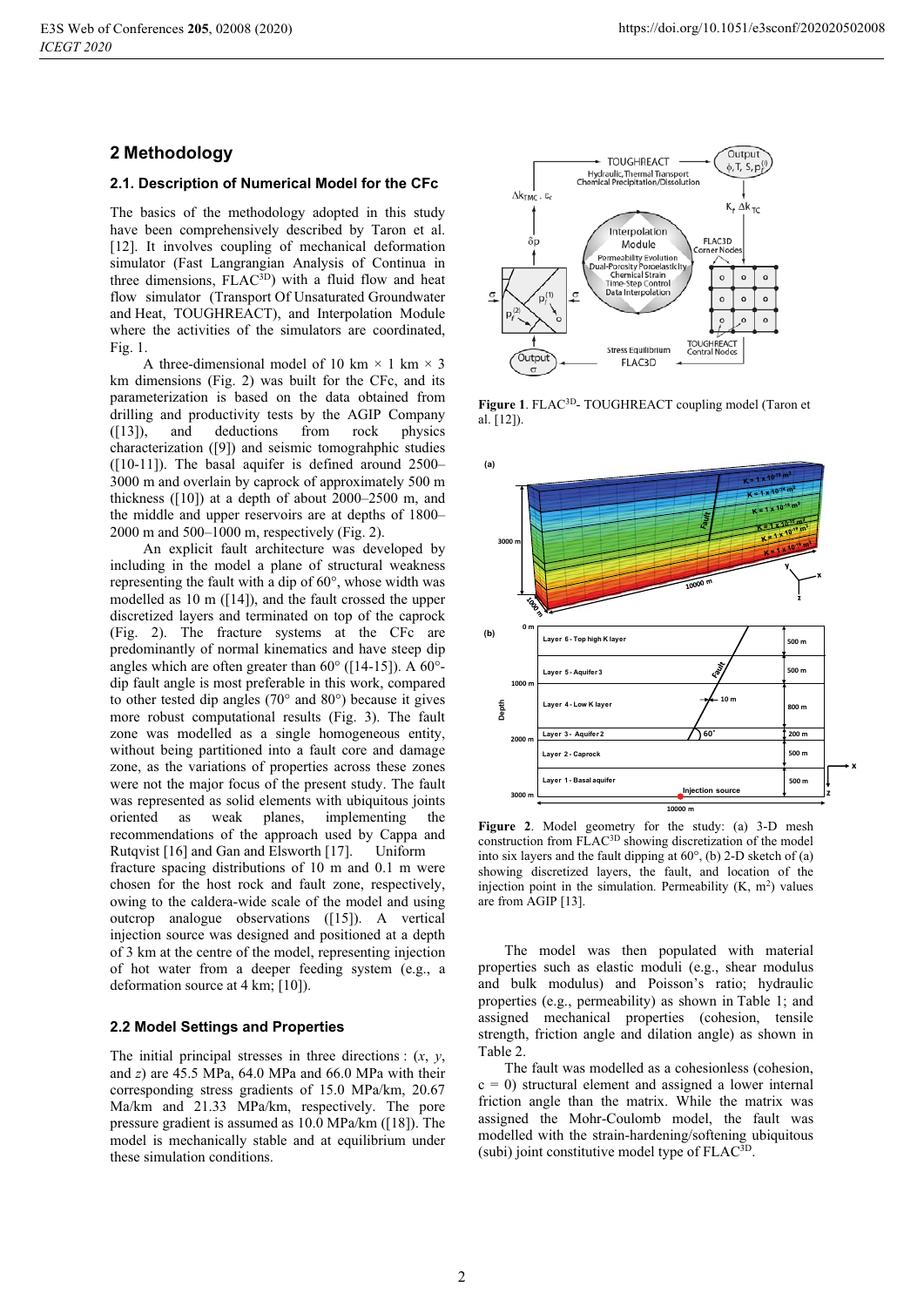| Parameters          | Symbols                     | <i>Values</i>           | References        |  |  |
|---------------------|-----------------------------|-------------------------|-------------------|--|--|
|                     | (Units)                     |                         |                   |  |  |
| Matrix porosity     | $\phi_m$ (%)                | 20                      | $\lceil 2 \rceil$ |  |  |
| Fault porosity      | $\phi_f$ (%)                | 30                      |                   |  |  |
| Matrix              | $k_m$ (m <sup>2</sup> )     | $1.0 \times 10^{-18} -$ | [13]              |  |  |
| permeability        |                             | $1.0 \times 10^{-14}$   |                   |  |  |
| Fault               | $k_f(m^2)$                  | $1.0 \times 10^{-13}$   | [9, 19]           |  |  |
| permeability        |                             |                         |                   |  |  |
| Density             | $\rho$ (kg/m <sup>3</sup> ) | 1800-2500               | [13]              |  |  |
| Caprock             |                             |                         |                   |  |  |
| Matrix porosity     | $\phi$ (%)                  | $9 - 20(10^*)$          |                   |  |  |
| Matrix              | $k(\mu D)$                  | 2–30 (1.0 $\times$      |                   |  |  |
| permeability        |                             | $10^{-18^*}$            | [9]               |  |  |
| <b>Bulk Modulus</b> | K(GPa)                      | 15                      |                   |  |  |
| Shear Modulus       | G(GPa)                      | 13                      |                   |  |  |
| Poisson's ratio     | $\nu$ (-)                   | 0.16                    |                   |  |  |

Table 1. Material properties used for the simulation.

 $*$ Permeability of caprock (in m<sup>2</sup>) used in this study.

Table 2. Mechanical and thermal properties used for the simulation.

| Parameters                 | Symbols         | Values        | References         |
|----------------------------|-----------------|---------------|--------------------|
|                            | (Units)         |               |                    |
| Matrix friction angle      | $\varphi_m$ (°) | 50            | [20]               |
| Fault friction angle       | $\varphi_f$ (°) | 30            | [21]               |
| Matrix cohesion            | $c_m$ (MPa)     | 5.0           | [22]               |
| Fault cohesion             | $c_f(MPa)$      | 0             | [23]               |
| Matrix dilation            | $\Psi_m$ (°)    | 3             | [20]               |
| Fault dilation             | $\Psi_f$ (°)    | 0             | [22]               |
| Matrix tensile             | $t_m$ (MPa)     | $2.57***$     | [22]               |
| strength                   |                 |               |                    |
| Fault tensile strength     | $t_f$ (MPa)     | 0             | $\lceil 23 \rceil$ |
| Matrix Bulk Modulus        | $K_m$ (GPa)     | $5.26***$     | [24]               |
| <b>Fault Bulk Modulus</b>  | $K_f$ (GPa)     | 10.0          | [16]               |
| Matrix Shear               | $G_m$ (GPa)     | $3.1***$      | [24]               |
| Modulus                    |                 |               |                    |
| <b>Fault Shear Modulus</b> | $G_f$ (GPa)     | 6.0           | [16]               |
| Poisson ratio              | $\nu$ (-)       | $0.30**$      | [24]               |
| Coefficient of             | $A$ (J/kgK)     | $40.0 \times$ | [25]               |
| Thermal Expansion          |                 | $10^{-6}$     |                    |

\*\*Values used for the matrix except for the caprock (See Table  $1$ ).

#### 2.3 Simulation Scenarios: HM and THM

The simulation conditions such as injection rates, injection temperatures and the fault's dip angles used for this study are summarized in Table 3. Of these conditions, a dip angle of 60° and injection rate of 150 kg/s in Case A produced optimum results (yielding fault slip at a reduced time) in the isothermal mode (Fig. 3), and this allowed the evaluation of the hydro-mechanical effect of hot-water injection. While the temperature of the geological layers was held constant, simulation scenarios using varied injection temperatures of 200, 250, 300, and 350°C were run under non-isothermal simulation conditions to assess thermal effects (Table 3, Case B). As highlighted in Table 1, the caprock permeability used in this study is  $10^{-18}$  m<sup>2</sup> ([9]); however, we examined the influence of caprock permeabilities in the range of  $10^{-17}$  –  $10^{-19}$  m<sup>2</sup> (Table 3, Case C). However, only the results for these conditions, and those for effects of caprock permeabilities under THM conditions (because of more enhanced influence), are more emphasized in this study because of limited space.

Seismic fault slips in natural earthquakes are often discontinuous owing to a slip weakening process. Thus, we developed a friction table and used it to model fault slip and seismicity in line with the friction laws of natural earthquakes (e.g., [26]).

Table 3. Simulation conditions used for different cases considered in the study under HM and THM conditions.

| Case | Dip<br>angle $(°)$ | Injection<br>rate<br>(kg/s) | Injection<br>temperature<br>$({}^{\circ}C)$ | Caprock<br>Permeability<br>(m <sup>2</sup> ) |
|------|--------------------|-----------------------------|---------------------------------------------|----------------------------------------------|
|      | 60,70,80           | 37.5                        | 350                                         | $10^{-18}$                                   |
| A    |                    | 50.0                        | 350                                         | $10^{-18}$                                   |
|      |                    | 100.0                       | 350                                         | $10^{-18}$                                   |
|      |                    | 150.0                       | 350                                         | $10^{-18}$                                   |
|      | 60                 | 150.0                       | 200                                         | $10^{-18}$                                   |
| B    |                    | 150.0                       | 250                                         | $10^{-18}$                                   |
|      |                    | 150.0                       | 300                                         | $10^{-18}$                                   |
|      |                    | 150.0                       | 350                                         | $10^{-18}$                                   |
|      | 60                 | 150.0                       | 350                                         | $10^{-17}$                                   |
| C    |                    | 150.0                       | 350                                         | $10^{-18}$                                   |
|      |                    | 150.0                       | 350                                         | $10^{-19}$                                   |



Figure 3. (a) Comparison of Coulomb stress ratio evolution for fault dip angles of  $60^{\circ}$ , 70° and 80° at 150 kg/s injection rate, and (b) large view of (a) showing the time window of  $5.0 \times 10^5$ to 7.0 x  $10^5$  seconds -  $60^{\circ}$ -dip angle has the highest shear fracturing magnitude and most reduced timing of fault slip.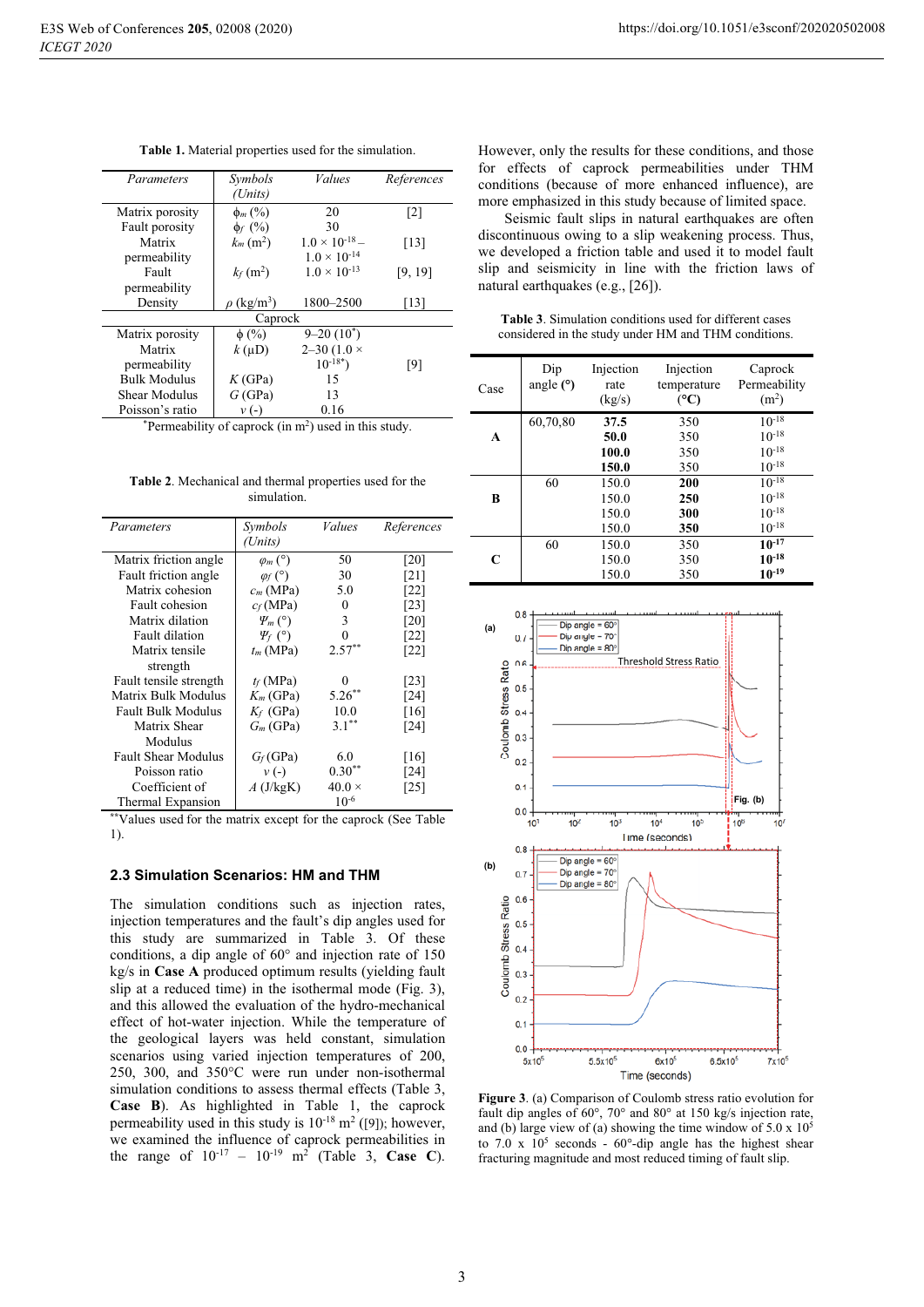### **3 Results**

#### 3.1 Analyses of Results and Computations

Results obtained from various simulation scenarios were analysed, and the instability of the fault was assessed by quantifying the evolution of stress state. The shear stress  $(\tau)$ , normal stress  $(\sigma_n)$ , effective normal stress  $(\sigma'_n)$ , and Coulomb stress ratio  $(\eta)$  were obtained using the following equations  $[16]$ :

$$
\sigma_n = \frac{\sigma_1 + \sigma_2}{2} - \frac{\sigma_1 - \sigma_2}{2} \cos 2\theta - \tau_{xz} \sin 2\theta \quad (1)
$$
  

$$
\sigma'_n = \sigma_n - P \qquad (2)
$$

$$
\tau = \frac{\sigma_1 - \sigma_3}{\sigma_1} \sin 2\theta - \tau_{xx} \cos 2\theta \tag{3}
$$

$$
Coulomb stress ratio, \eta = \frac{\tau}{\sigma_n^{\ell}}
$$
 (4)

In these equations,  $\sigma_3$  is the minimum principal stress,  $\sigma_1$  is the maximum principal stress,  $\tau_{xx}$  is the x-z plane shear stress component,  $\theta$  is the direction of the maximum principal stress from the fault plane (Fig. 4a), and  $P$  is the pore fluid pressure. The expression in Eqn. (2) is often referred to as the Effective Stress Law credited to Terzaghi [27].

When combining the effective stress law with the Coulomb failure criterion  $(28)$ , the conditions for fault slip to occur at a fault with a specified orientation can be written as  $([16])$ :

$$
\tau = c + \mu_s \sigma'_n,\tag{5}
$$

where  $\tau$  is the threshold shear stress for fault slip, c is the material cohesion strength, and  $\mu_s$  is the static coefficient of friction whose magnitude is defined as:

$$
\mu_s = \tan \varphi, \tag{6}
$$

#### where  $\boldsymbol{\varphi}$  is the internal friction angle.

According to Baisch et al. [29], for normal and shear stresses resolved along a fault plane, fault slip occurs when the ratio of shear stress to effective normal stress (Eqn. 4) exceeds the frictional coefficient of the fault plane (i.e.,  $\eta > \mu$ ). This ratio is called the Coulomb stress ratio  $([17])$ , and it is also referred to as the "slip tendency" or "ambient stress ratio" ([16]). The friction angle used in this study was  $30^{\circ}$  ([21]), corresponding to a coefficient of internal friction of 0.577. Thus, seismic fault slip was expected when  $n \approx 0.58$ .

### 3.2 Results of HM and THM Simulations

The results for both isothermal and non-isothermal simulations show that pore pressure took a reasonable length of time in the order of days  $({\sim}6 \text{ days})$  to build up beneath the caprock before it could trigger seismic fault slips (Figs. 5–7). Hot water injection from depth produced enhanced pore pressure, which significantly modified the ambient stress regime while propagating through the basal reservoir (injection formation), and the



Figure 4. Fault plane stress analysis: (a) resolution of normal stresses along a fault plane with a given orientation from the remote principal stresses  $(16)$ , (b) slip failure mechanism by fluid pressurization ([17]).

hydraulic and mechanical properties of the caprock allowed it to withstand the rigour of shear stress accumulation at the caprock/basal aquifer interface. Figure 5 illustrates that caprock permeability influences the pore pressure build-up and distribution, and perhaps controls the timing of fault slips. This figure indicates that shear fracturing occurred earlier at higher caprock permeability, while there was a delay in fault slip timing at low caprock permeabilities (e.g.,  $10^{-19}$  m<sup>2</sup>). Figure 6 compares the results of isothermal and non-isothermal simulations at injection rate of 150 kg/s, suggesting that there was a thermal delay of  $\sim$  1 day before the onset of fault slip under isothermal (HM) condition. Figure 7 reveals that seismic slips generally occur at higher fluid injection temperatures as expected, but the slip timing is controlled by the contrasts between the host rock temperature (assumed as 100°C here for a relatively stable geological formation of geothermal gradient of ~30 $\degree$ C/km at z = 3.0 km) and fluid injection temperature.

### **4 Discussion of Results**

#### 4.1 Roles of Fluid Injection and Caprock in **Seismic Fault Slips**

Fluid injections including water injection at high pressure into injection formation can trigger seismicity in critically stressed Earth's crust or along an optimally oriented fault (e.g., [30]). Also, at an active volcano such as the CFc, previous studies have established a link among the ground deformation, subsidence and seismicity (e.g., [8, 31]). Fluid injection and magmatic degassing from depth  $(3-4)$  causes pore pressure front to expand in the injection formation. This study showed that pore pressure build-up is associated with shear accumulation beneath the caprock and accompanied by compressional and extensional regimes at lower and upper portions of the caprock, respectively (Fig. 5). The timing of shear strain sustained by the caprock and onset of shear fracturing is a function of its permeability and mechanical strength [9]. However, when the threshold point is exceeded and the caprock could no longer withstand the strain effect, microfractures began to develop, then propagate and coalesce to enhance the permeability of the caprock. The beached caprock then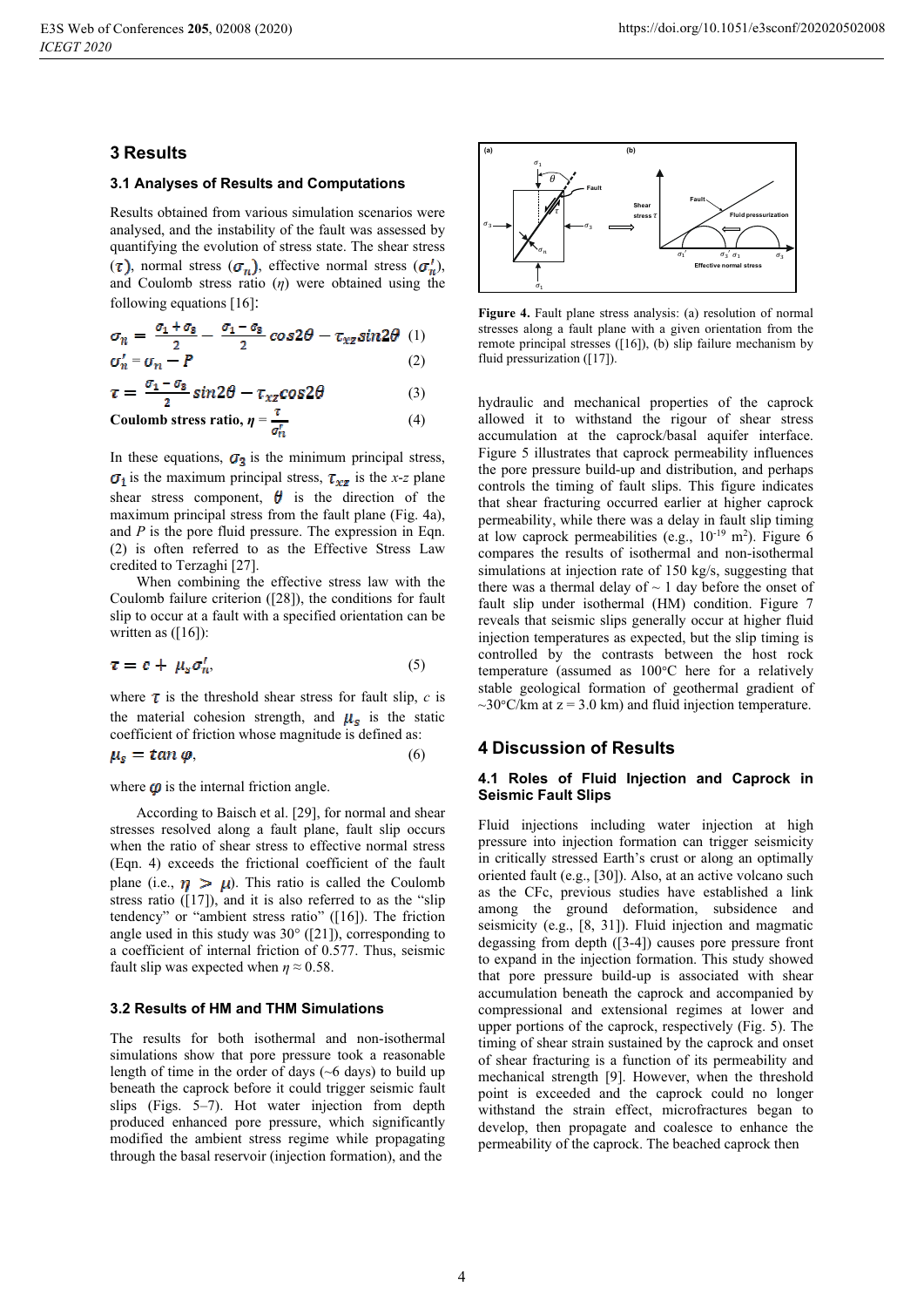

Figure 5. Pore pressure distributions at the end of the hot water injection for THM simulations at the indicated caprock permeabilities  $(K, m<sup>2</sup>)$ .



Figure 6. The evolution of fault Coulomb stress ratio: Comparison of simulation results of HM and THM effects.



Figure 7. The evolution of fault Coulomb stress: Comparison of results of THM effects at various indicated injection temperatures.

provided conductive migration pathways for the rising hot water to pressurize the shallower overlying fault. This brought instability to the fault as its frictional strength diminished, and it then failed. The shear stress accumulation continued until after  $\sim$ 6 days of hot water injection before the fault slip occurred (Fig. 6). Such long periods of stress accumulation are often observed in advance of volcanic eruptions or earthquakes to the point where fault criticality is reached and the shear stress cannot be sustained any longer, and thus rocks tend to fracture and earthquakes or eruptions occur (e.g., [32]).

Our results also indicate that seismic fault slips occur at higher fluid injection rates (often with reduced fault slip timing), and slips were observed at an injection rate around 100 kg/s (Fig. 8), which is in agreement with most existing studies carried out under similar conditions such as an injection temperature of 350°C in the area (e.g.,  $[1-6, 8]$ ). The works of Todesco et al.  $[1-2]$  in particular arbitrarily increased the injection rate to simulate the HM and THM effects. The exception is the study by Afanasyev et al. [7], who introduced MUFITS simulator that is capable of modelling fluids in supercritical state.

It is observed in Fig. 5 that the pore pressure distributions and shear fracturing are dependent on caprock permeabilities. It takes a longer period (e.g.,  $\sim$ 8) days) for pore pressure to build up before shear fracturing could occur in the more impervious caprock (very low-permeability sealing formation, e.g., Fig. 5C). According to Zhou et al. [33], this is not difficult to explain because the pore pressure front can propagate more easily into the caprock or perhaps even into the overlying aquifer when the seal is more permeable.



Figure 8: Comparison of fault Coulomb stress ratio evolution for different injection rates under HM condition. Results for the THM case show that respective fault slips occur earlier in time.

#### 4.2 HM and THM Effects Comparison

The results of this study show that fault slips occurred earlier under the influence of thermal effects. Figure 6 indicates that the THM effect triggers seismicity earlier, and there is a time delay of  $\sim$ 1 day before the onset of seismic fault slip, for example in the HM case. This is perhaps due to thermal pressurization of the injection formation (basal aquifer) and thermally-induced stress accompanied by hot water injection. It was also observed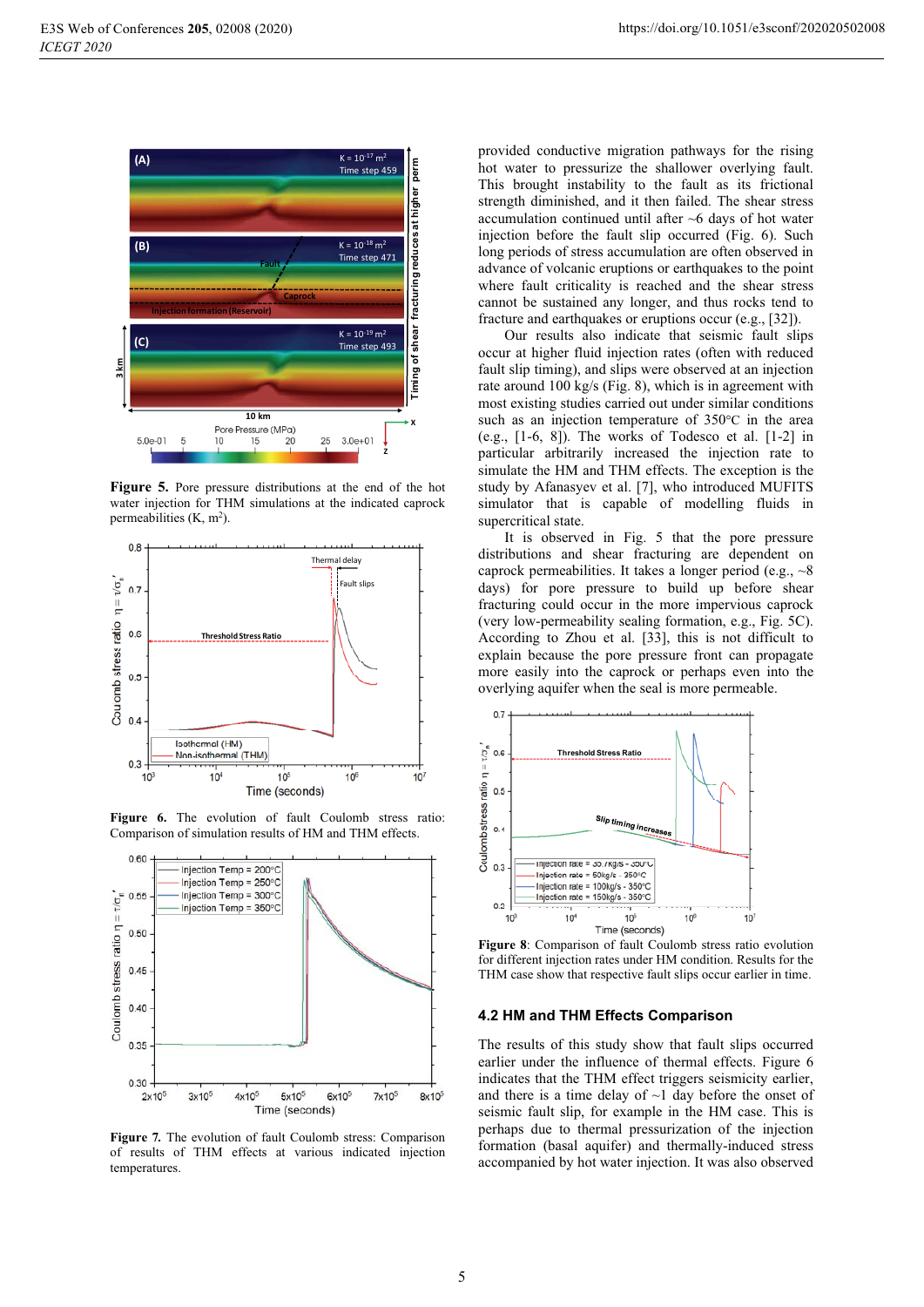that as the injection temperature or thermal contrasts increased, the time for corresponding fault slips to occur was reduced (Fig. 7). Thus, we infer that the temperature differential between the host rock and the injection fluid may be critical in triggering fault slips by the THM effect, and this may control spatial distributions of seismicity with depths. Thus, HM and THM effects may complement each other in controlling seismicity across depths in the subsurface of the CFc.

Fault slip analyses revealed that fault displacements are generally in order of millimetres to occasionally few centimetres. The magnitudes of seismicity computed using an empirical equation of Kanamori and Brodsky [34] are generally in order of 3.0 under both isothermal and non-isothermal conditions, indicating low- to moderate-magnitude seismicity. Thus, modelled THM effects explain the observed microseismicity at the CFc.

# **5 Conclusions**

This study has shown the critical role caprock plays in modulating an eruption in an active volcano such as Campi Flegrei. Our results indicate that both hydromechanical and thermal effects are responsible for the seismic slips, and by extension microseismicity observed at this caldera. The thermal effect prompts seismic slip earlier than when only hydro-mechanical effect is involved. Thus, injection rates, fluid injection temperatures and caprock permeabilities are critical factors that determine the timing (and magnitude) of a seismic fault slip at the CFc. These observations may also be valid for other similar active volcanoes.

We acknowledge the financial support of the Petroleum Technology Development Fund (PTDF) Nigeria for this research.

# **References**

- 1. M. Todesco, G. Chiodini, G. Macedonio, Monitoring and modelling hydrothermal fluid emission at La Solfatara (Phlegrean Fields, Italy); an interdisciplinary approach to the study of diffuse degassing, J. Volcanol. Geotherm. Res. 125, 57-79  $(2003)$ .
- 2. M. Todesco, J. Rutqvist, G. Chiodini, K. Pruess, C.M. Oldenburg, Modeling of recent volcanic episodes at Phlegrean Fields (Italy): geochemical variations and ground deformation, Geothermics 33, 531-547 (2004).
- 3. M.G. Chiodini, M. Todesco, S. Caliro, C. Del Gaudio, G. Macedonio, M. Russo, Magma degassing as a trigger of bradyseismic events; the case of Phlegrean Fields (Italy), Geophys. Res. Lett. 30, 1434 (2003).
- 4. M.G. Chiodini, S. Caliro, P. De Martino, R. Avino, F. Gherardi, Early signals of new volcanic unrest at Campi Flegrei caldera? Insights from geochemical data and physical simulations, Geology 40, 943–946  $(2012).$
- 5. A.P. Rinaldi, M. Todesco, M. Bonafede, Hydrothermal instability and ground displacement at the Campi Flegrei caldera, Phy. of the Earth and Planetary Interiors 178, 155-161 (2010).
- 6. A. Troiano, M.G. Di Giuseppe, Z. Petrillo, C. Troise, G. De Natale, Ground deformation at calderas driven by fluid injection: modelling unrest episodes at Campi Flegrei (Italy), Geophys. J. Int. 187, 833-847  $(2011).$
- 7. A. Afanasyev, A. Costa, G. Chiodini, Investigation of hydrothermal activity at Campi Flegrei caldera using 3D numerical simulations: extension to high temperature processes, J. Volcanol. Geotherm. Res. 299, 68-77 (2015).
- 8. A. Coco, G. Currenti, J. Gottsmann, G. Russo, C. Del Negro, Numerical models for ground deformation and gravity changes during volcanic unrest: simulating the hydrothermal system dynamics of a restless caldera, Jour. of Math. Ind.  $6(6)$ , 1-20 (2016).
- $9<sub>1</sub>$ T. Vanorio, W. Kanitpanyacharoen, Rock physics of fibrous rocks akin to Roman concrete explains uplifts at Campi Flegrei Caldera, Science 349  $(6248), 617-621 (2015).$
- 10. L. De Siena, G. Chiodini, G., Vilardo, E. Del Pezzo, M. Castellano, S. Colombelli, N. Tisato, G. Ventura, Source and dynamics of a volcanic caldera unrest: Campi Flegrei, 1983-84, Scientific Reports 7  $(8099), 1-13(2017).$
- 11. W. G. Akande, L. De Siena, Q. Gan, Threedimensional kernel-based coda attenuation imaging of caldera structures controlling the 1982-84 Campi Flegrei unrest, J. Volcanol. Geotherm. Res. 381, 273-283 (2019).
- 12. J. Taron, D. Elsworth, K.-B. Min, Numerical simulation of thermal-hydrologic-mechanicalchemical processes in deformable, fractured porous media, Int. J. Rock Mech. Min. Sci. 46, 842-854  $(2009).$
- 13. AGIP, "Modello geotermico del sistema flegreo". Servizi Centrali per l'Esplorazione, SERG-MESG; San Donato, (23 pp. (in Italian)), Agip Oil Company  $(1987).$
- 14. P.P.G. Bruno, S. Maraio, G. Festa, The shallow structure of Solfatara Volcano, Italy, revealed by dense, wide-aperture seismic profiling. Scientific Reports 7, 17386 (2017).
- 15. S. Vitale, R. Isaia, Fractures and faults in volcanic rocks (Campi Flegrei, southern Italy): Insight into volcano-tectonic processes, International Journal of Earth Sciences 103, 801-819 (2014).
- 16. F. Cappa, J. Rutqvist, Modeling of coupled deformation and permeability evolution during fault reactivation induced by deep underground injection of CO<sub>2</sub>, International Journal of Greenhouse Gas Control 5, 336–346 (2011).
- 17. Q. Gan, D. Elsworth, Analysis of fluid injectioninduced fault reactivation and seismic slip in